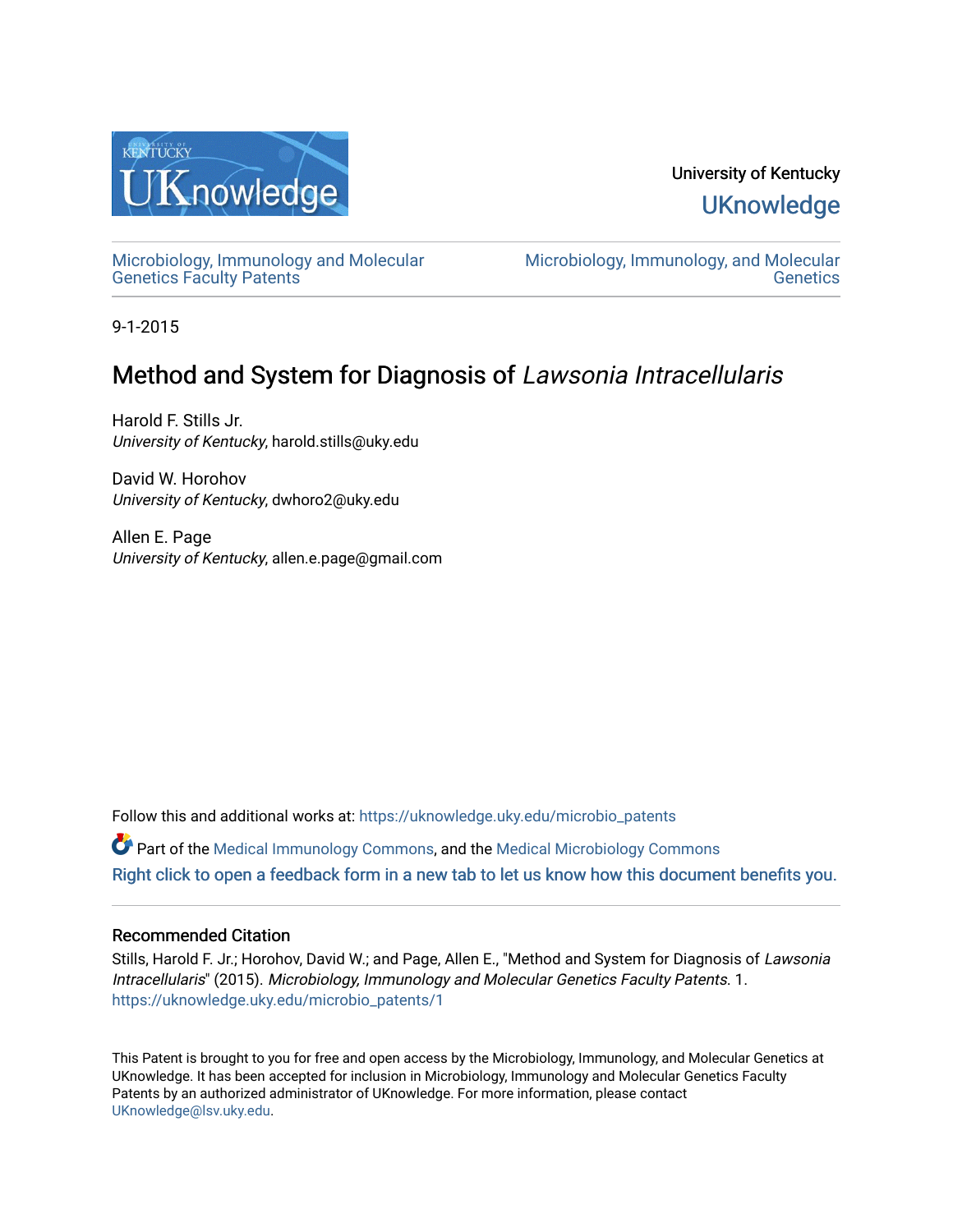

US009121856B2

# c12) **United States Patent**

### **Stills, Jr. et al.**

#### (54) **METHOD AND SYSTEM FOR DIAGNOSIS OF**  *LAWSON/A INTRACELLULARIS*

- (71) Applicant: **University of Kentucky Research Foundation,** Lexington, KY (US)
- (72) Inventors: **Harold F. Stills, Jr.,** Lexington, KY (US); **David W. Horohov,** Lexington, KY (US); **Allen E. Page,** Lexington, KY (US)
- (73) Assignee: **University of Kentucky Research Foundation,** Lexington, KY (US)
- (\*) Notice: Subject to any disclaimer, the term of this patent is extended or adjusted under 35 U.S.C. 154(b) by 0 days.
- (21) Appl. No.: **13/676,898**
- (22) Filed: **Nov. 14, 2012**

#### (65) **Prior Publication Data**

US 2013/0164765 Al Jun. 27, 2013

#### **Related U.S. Application Data**

- (60) Provisional application No. 61/560,275, filed on Nov. 15, 2011.
- (51) **Int. Cl.**

| <i>G01N 33/554</i> | (2006.01) |
|--------------------|-----------|
| G01N 33/569        | (2006.01) |
| <i>G01N 33/53</i>  | (2006.01) |
| <i>G01N 33/68</i>  | (2006.01) |

- (52) **U.S. Cl.**  CPC ...... *GOJN 3316893* (2013.01); *GOJN 33156911*  (2013.01); *GOJN 2469/20* (2013.01)
- (58) **Field of Classification Search**  CPC .................... GOlN 33/56911; GOlN 2469/20; C12Q 1/689; C07K 14/195 See application file for complete search history.

#### (56) **References Cited**

#### U.S. PATENT DOCUMENTS

|  | 7,029,683 B1* 4/2006 Panaccio et al.  424/234.1 |
|--|-------------------------------------------------|
|  |                                                 |

#### OTHER PUBLICATIONS

Ion Exchange Chromatography (IEC), http://www.proteinchemist. com/tutorial/iec.html, accessed Jan. 28, 2014.\*

Bollag, Ion-Exchange Chromatography (Chapter 2), Methods in Molecular Biology, 1995; 36: 11-22.<sup>\*</sup>

http://www.gelifesciences.com/webapp/wcs/stores/servlet/

productByld/en/GELifeSciences/ 17070901; accessed Mar. 25, 2014.\*

Boesen, H.T., Jensen, T.K., Brees, D.J., Sondhoff, A.H., Kluge, J.P., Andreasen, C.B. And Brown, C. M. (2005) Evaluation of a novel enzyme-linked immunosorbent assay for serological diagnosis of porcine proliferative enteropathy. Vet. Microbiol. 109, 105-112.

Guedes, R.M., Gebhart, C.J., Guedes, R.M., Gebhart, C.J., Deen, J. And Winkelman, N.L. (2002a) Serologic follow-up of a repopulated swine herd after an outbreak of proliferative hemorrhagic enteropathy. Can. J. vet. Res. 66, 258-263.

#### (10) **Patent No.:**  (45) **Date of Patent: US 9,121,856 B2 Sep.1,2015**

Guedes, R.M., Gebhart, C.J., Herbst, W., Hertrampf, B., Schmitt, T., Weiss, R. And Baljer, G. (2002b) Validation of an immunoperoxidase monolayer assay as a serologic test for porcine proliferative enteropathy. J. vet. Diag. Invest. 14, 528- 530.

Jacobson, M., Aspan, A., Jones, G.F., Ward, G.E., Murtaugh, M.P., Lin, G. And Gebhart, C.J. (2004) Routine diagnostics of Lawsonia intracellularis performed by PCR, serological and post mortem examination, with special emphasis on sample preparation methods for PCR. Vet. Microbiol. 102, 189-201.

Kroll, J.J., Eichmeyer, M.A., Lavoie, J.P., Drolet, R., Parsons, D., Leguillette, R., Sauvageau, R., Shapiro, J., Houle, L., Halle, G., Gebhart, C.J. (2005) Lipopolysaccharide-based enzyme-linked immunosorbent assay for experimental use in detection of antibodies to Lawsonia intracellularis in pigs. Clin. Diagn. Lab. Immunol. 12, 693-699.

Page, A. E., Slovis, N.M., Gebhart, C.J., Wolfsdorf, K., Mapes, S.M. And Pusterla, N. (2011b) Serial use of serologic assays and fecal PCR assays to aid in identification of subclinical Lawsonia intracellularis infection for targeted treatment of Thoroughbred foals and weanlings. J. Am. Vet. Med. Assoc. 238, 1482-1489.

Page, A.E., Stills, H.F., Chander, Y., Gebhart, C.J., Horohov, D.W. (2011) Adaptation and validation of a bacteria-specific enzymelinked immunosorbent assay for determination of farm-specific Lawsonia intracellularis seroprevalence in central Kentucky Thoroughbreds. Equine Veterinary Journal 43 (Suppl. 40) 25-31.

Pusterla, N., Higgins, J.C. et al. (2008a) Epidemiological survey on farms with documented occurrence of equine proliferative enteropathy due to Lawsonia intracellularis. Vet. Rec. 163, 156-158. Sorensen, K. And Brodbeck, U. (1986) Assessment of coating-efficiency in ELISA plates by direct protein determination. J. Immunol. Methods 95, 291-293.

Watarai, M., Yamato, Y. eta!. (2004) Enzyme-linked immunosorbent assay to detect Lawsonia intracellularis in rabbits with proliferative enteropathy. J. vet. med. Sci. 66, 735-737.

(Continued)

*Primary Examiner-* Gary Nickol

*Assistant Examiner-* Lakia Tongue

(74) *Attorney, Agent, or Firm-* Stites & Harbison PLLC; Mandy Wilson Decker

#### (57) **ABSTRACT**

A method, system, and kit are provided for diagnosing *L. intracellularis* infection or exposure in a subject. The method includes purifYing whole *L. intracellularis* from host cells and host debris produced in or on a suitable medium and adhering the purified whole *L. intracellularis* on a suitable material to form an antigen substrate for determining whether a subject produces *L. intracellularis-specific* antibodies against the antigen to thereby indicate *L. intracellularis* exposure or infection in the subject. The kit includes purified whole *L. intracellularis* produced from host cells and host debris adhered to a suitable material to form an antigen substrate adapted for screening serum from a subject. A method for diagnosing *L. intracellularis* exposure or infection in a subject includes acquiring a serum sample from a subject, introducing the serum sample to an antigen substrate followed by detecting a presence of *L. intracellularis-specific*  antibodies in the serum.

#### **9 Claims, 5 Drawing Sheets**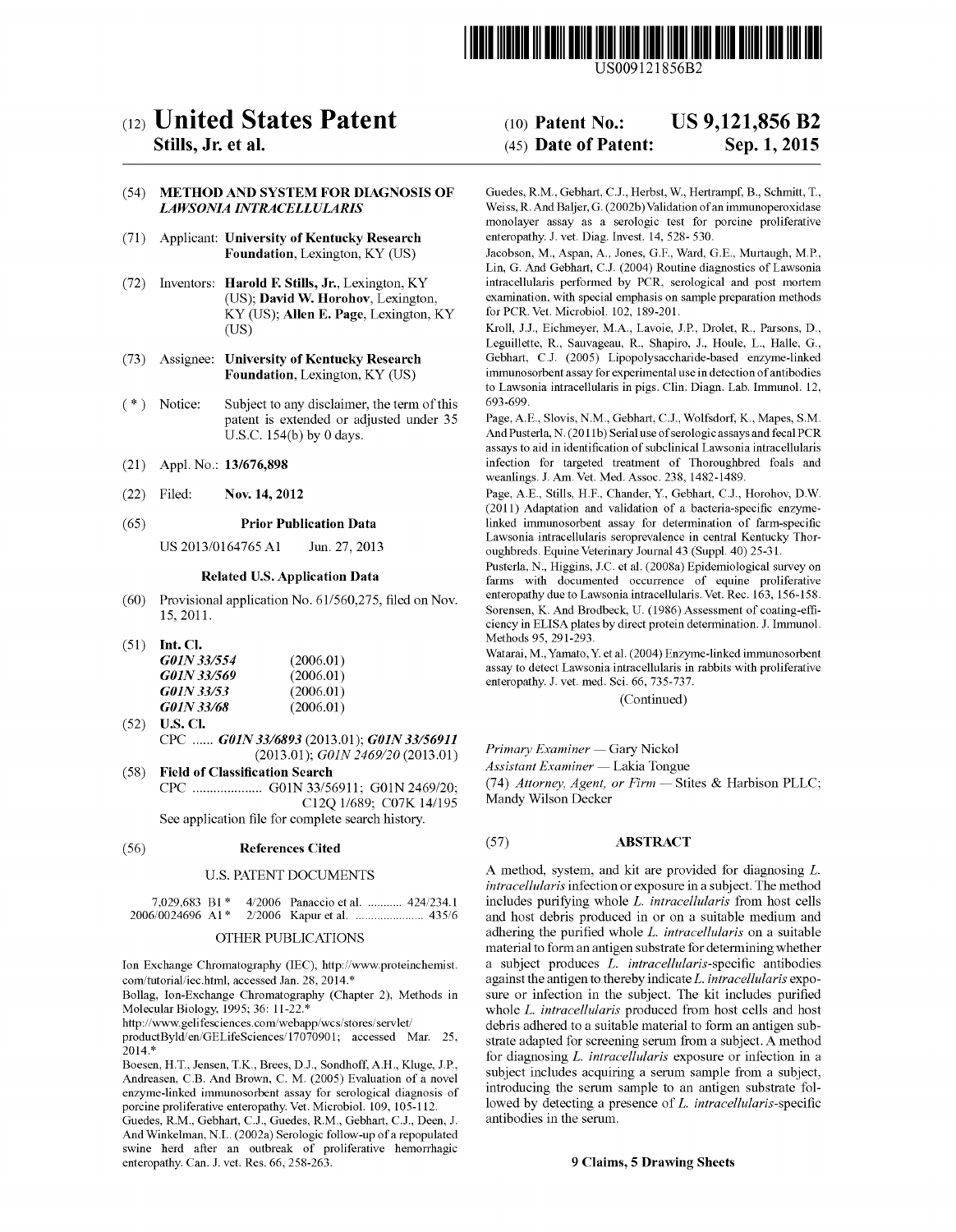### (56) **References Cited**

### OTHER PUBLICATIONS

Wattanaphansak, S., Asawakarn, T. et a!. (2008) Development and validation of an enzyme-linked immunosorbent assay for the diag- \* cited by examiner

nosis of porcine proliferative enteropathy. J. vet. Diagn. Invest. 20, 170-177.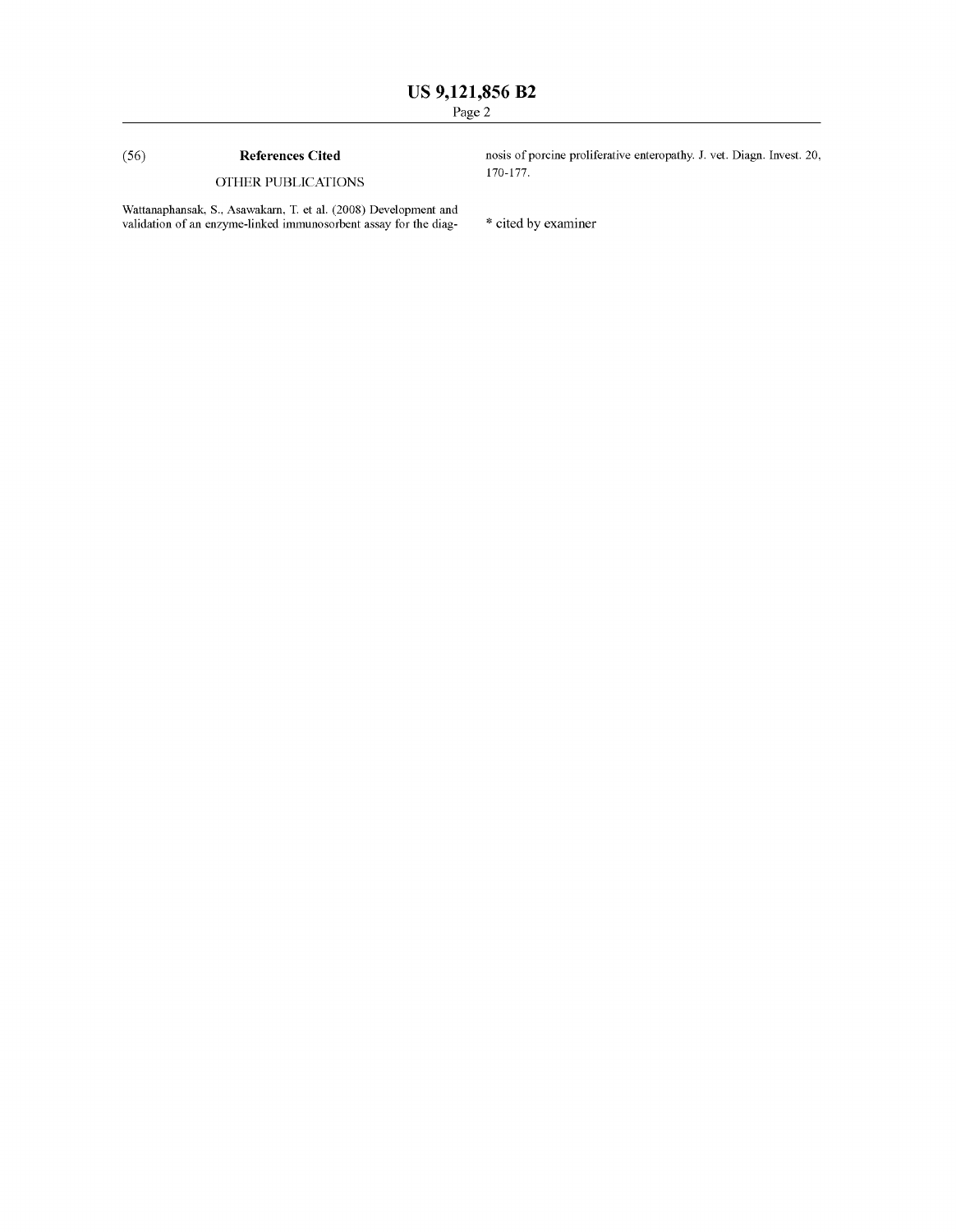

Figure 1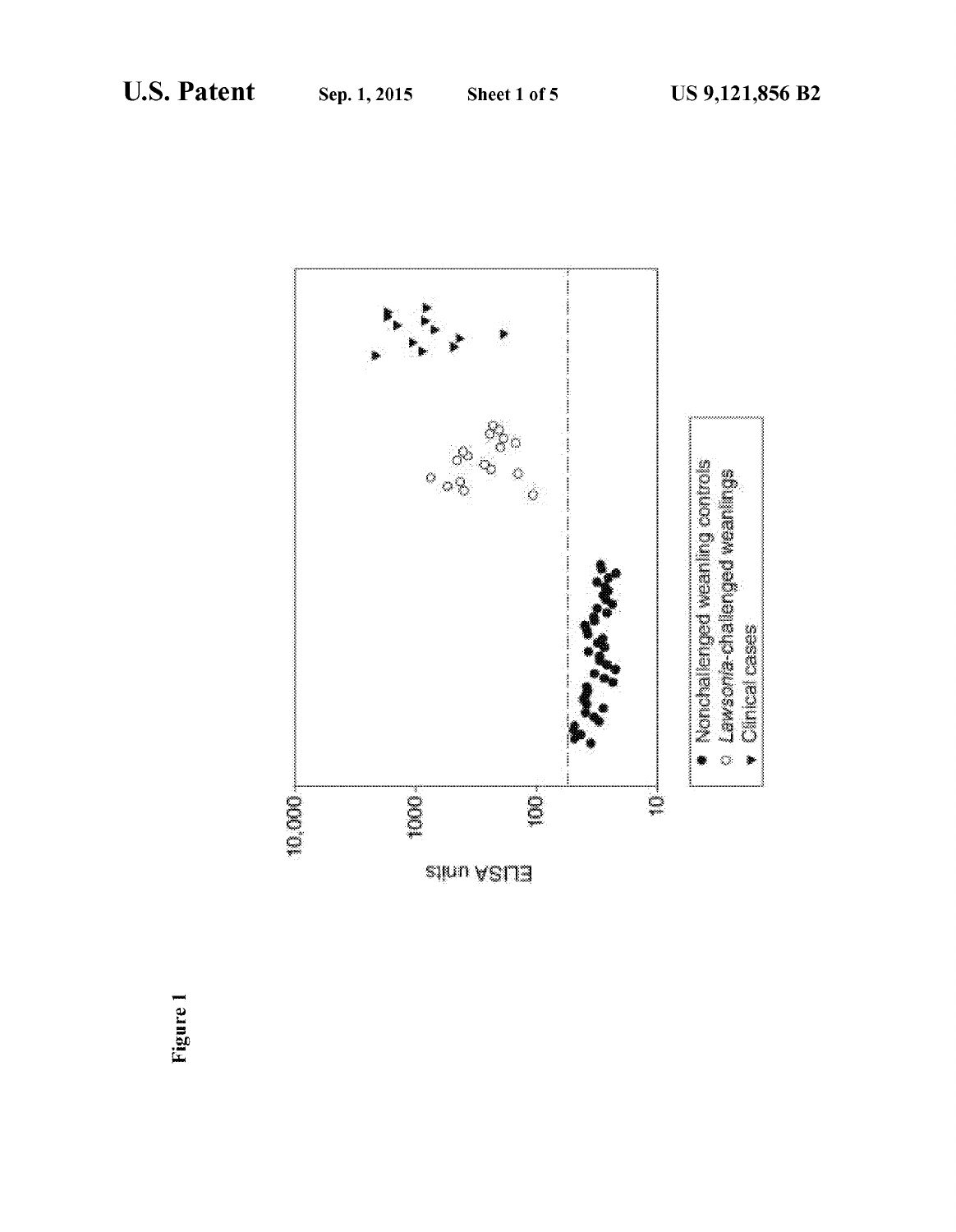

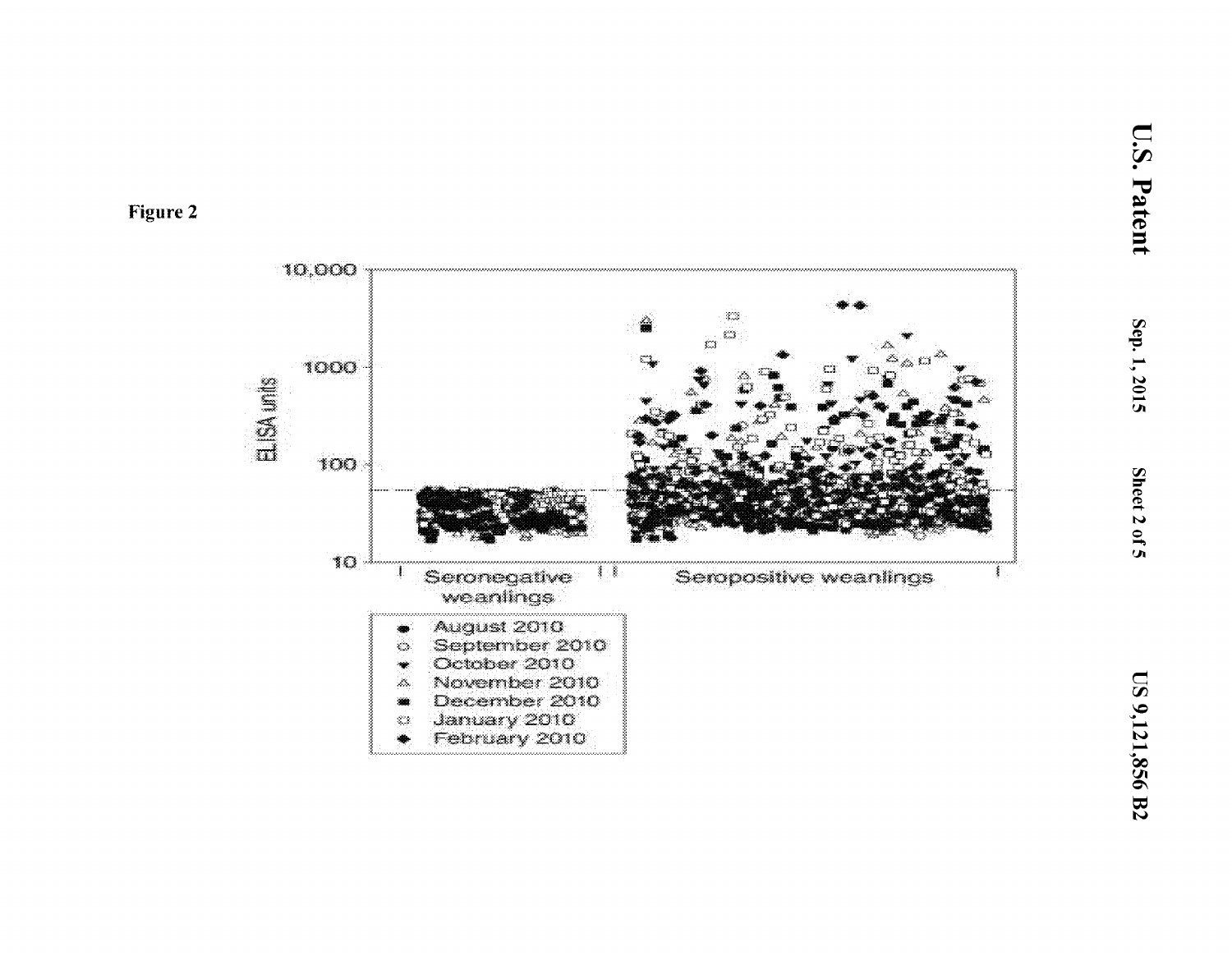

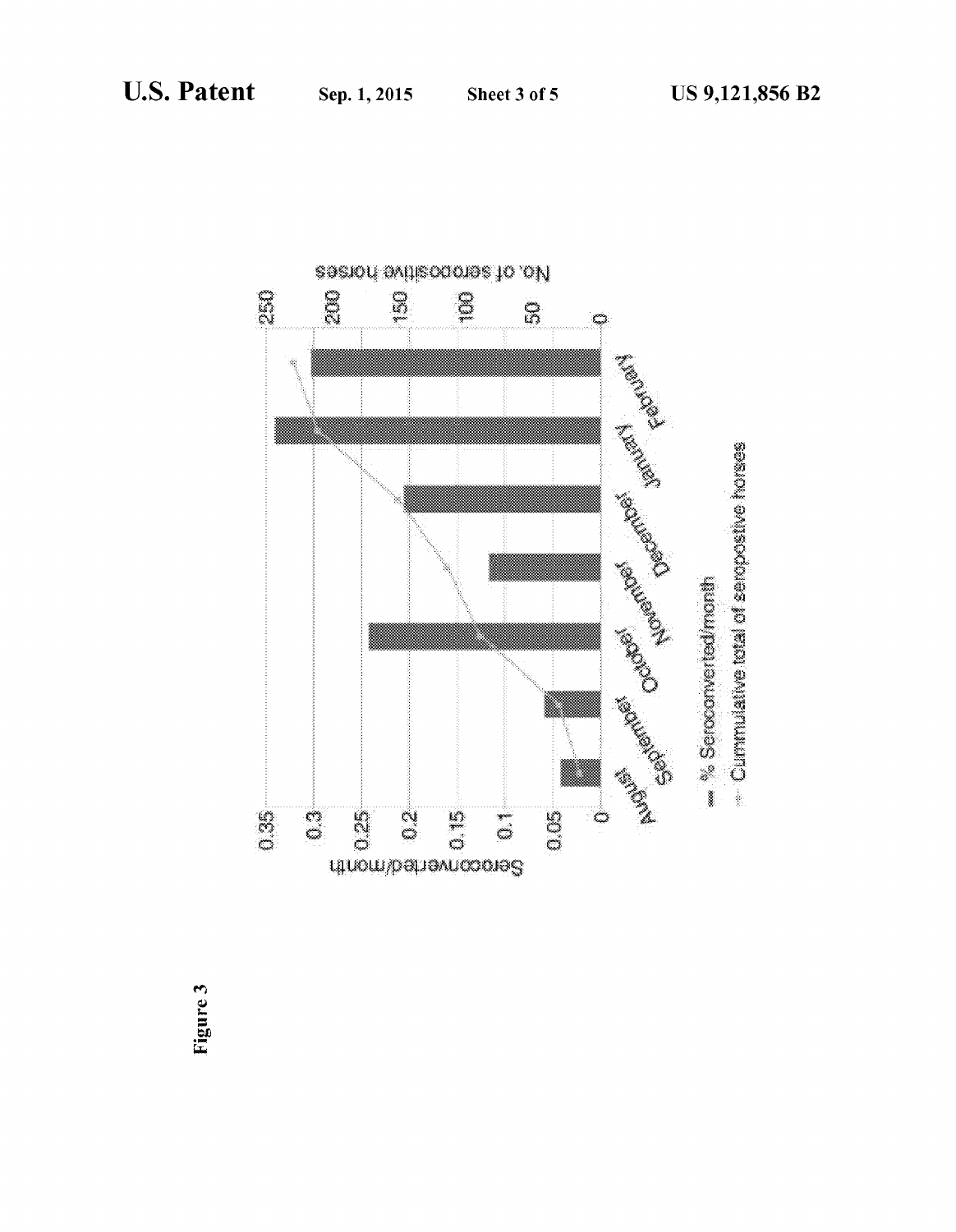

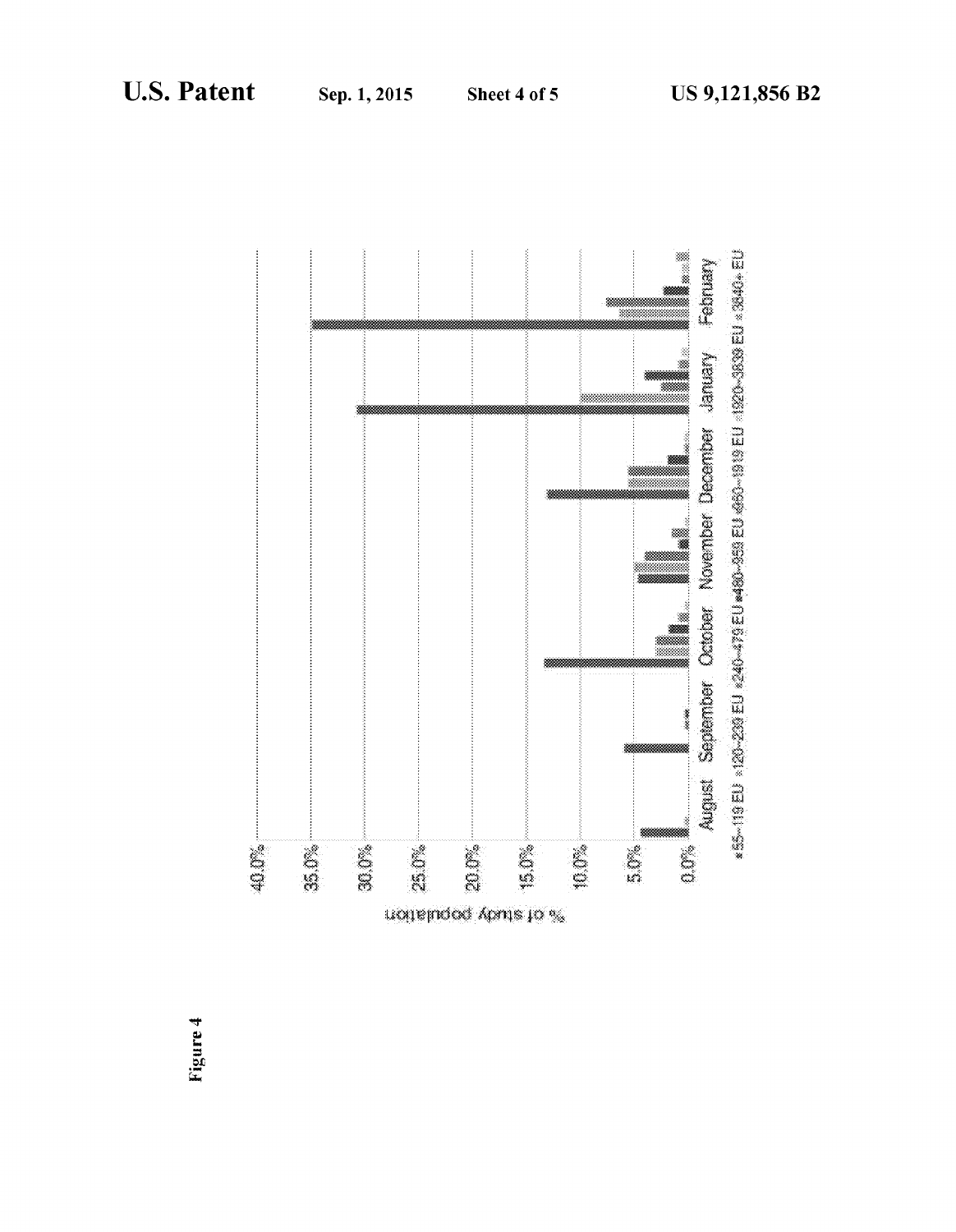

Figure 5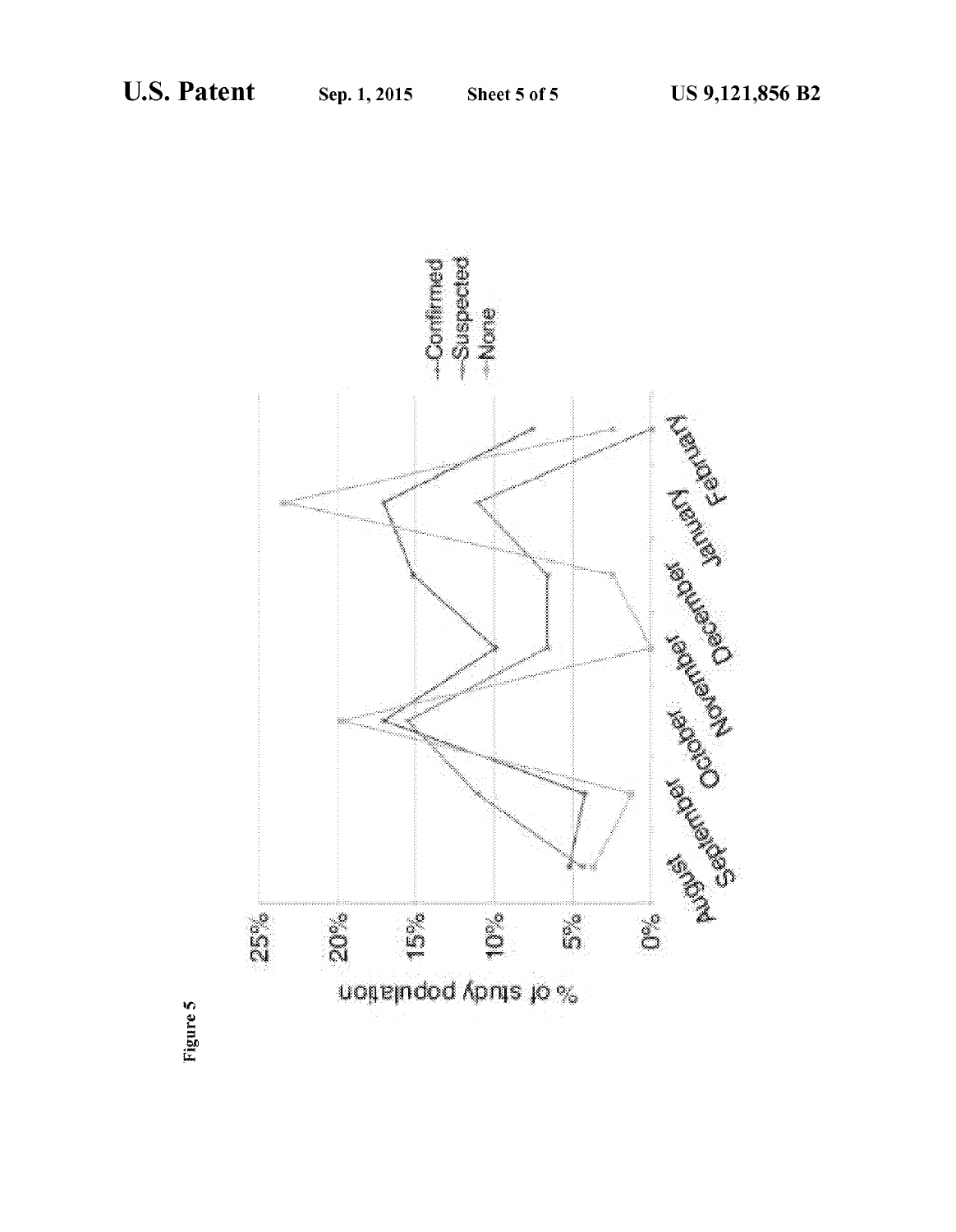$\overline{\mathbf{S}}$ 

### **METHOD AND SYSTEM FOR DIAGNOSIS OF**  *LAWSON/A INTRACELLULARIS*

#### CROSS REFERENCE TO RELATED APPLICATIONS

This application claims the benefit of Provisional Application Ser. No. 61/560,275, filed Nov. 15, 2011 herein incorporated by reference.

#### FIELD OF THE INVENTION

The presently-disclosed subject matter relates to methods and systems for use in the diagnosis of *Law sonia intracellularis* infection in a subject. In particular, the presently-dis- 15 closed subject matter relates to an enzyme-linked immunoabsorbent assay (ELISA) for diagnosing *Lawsonia intracellularis* infection and exposure in a subject.

Exposure to pathogens cause illness and even death to living organisms such as humans, animals and plants. There are numerous techniques used to diagnose pathogen infections and exposure.

One pathogen of importance to mammals is the bacterium, *L. intracellularis. L. intracellularis* is an obligate intracellular, Gram-negative rod, is the causative agent of proliferative enteropathy (Lawson and Gebhart 2000). *L. intracellularis* is viewed as an emerging cause of proliferative enteropathy in a variety of mammalian species (Drolet et al. 1996; Hotchkiss et al. 1996), including horses (Williams et al. 1996; Cooper et al. 1997; Frank et al. 1998; Brees et al. 1999), where the bacteria causes equine proliferative enteropathy (EPE).

yearlings (Frank et al. 1998; Brees et al. 1999; Lavoie et al. 2000; Schumacher et a!. 2000; Frazer 2008), include anorexia, fever, lethargy, depression, peripheral edema caused by hypoproteinemia/hypoalbuminemia, weight loss, colic and diarrhea. In addition, thickened small intestine detected by 40 abdominal ultrasound is considered highly suggestive of EPE when accompanied by compatible clinical signs. Commercially available ante mortem tests for EPE include fecal *L. intracellularis-specific* polymerase chain reaction (PCR) and the serum immunoperoxidase monolayer assay (IPMA), both 45 of which have been adapted from their use in pigs where the tests are highly specific; sensitivity is reported to be high for the IPMA (Guedes et al. 2002a,b) but variable for faecal PCR (Herbst et al. 2003; Jacobson et al. 2004).

Although the epidemiology of EPE is uncertain, it is 50 believed that transmission occurs through the ingestion of L. *intracellularis-contaminated* fecal material from wild or domestic animals (Pusterla et al. 2008b). While most cases of EPE typically occur in the fall and early winter (Frazer 2008; Page et al. 2011b), the reason for this seasonal predilection 55 has not yet been determined. One possibility is the known susceptibility of weanlings to this infection and weaning typically occurs during this time of year (Frazer 2008). Another possibility would be that the environmental conditions at that time favor transmission by increasing exposure burdens.

Previous work on the detection of L. *intracellularis-spe*cific antibodies on specific farms demonstrated seroprevalences ranging from 33.8 to 45.5% on two California farms (Pusterla et a!. 2008a) and up to 60% on a Kentucky farm (Page et al. 2011b), utilizing the IPMA method. A large scale, 65 recent study, detailed within, found that seroprevalence on some equine farms actually approaches 100%.

Enzyme-linked immunosorbent assay (ELISA) for detection of L. *intracellularis-specific* antibodies have been previously developed for the pig and rabbit (Watarai et al. 2004; Boesen et al. 2005; Kroll et al. 2005; Wattanaphansak et al. 2008).

#### SUMMARY OF THE INVENTION

The present invention is directed to a novel method for 10 detecting the presence of *Lawsonia intracellularis-specific*  antibodies for the diagnosis of *Lawsonia intracellularis*  exposure or infection. The present method and system may also be used for evaluating the efficacy of a vaccine. The presently disclosed subject matter overcomes sensitivity and specificity issues associated with prior techniques for evaluating *Lawsonia intracellularis* exposure and infection including those described above in the Background of the Invention section. The present method and system can be used for subjects including but not limited to farm animals, such as BACKGROUND OF THE INVENTION 20 horses (including race horses) and swine.

One unique aspect of the present method and system for detecting *Lawsonia intracellularis* exposure or infection includes a process in which whole L. *intracellularis* cells, are purified for use as an antigen in the ELISA. As a result, the 25 present method and system uses whole purified *Lawsonia intracellularis* in contrast to prior techniques which are directed to identifying the presence of a *Law sonia intracellularis* amongst host cells and host cell debris due to a lack of complete purification of the L. *intracellularis.* In various specific forms of the present method and system, the purified  $L$ . *intracellularis, e.g. bacteria, is a chromotography-purified* whole *L. intracellularis.* As will be recognized by those of ordinary skill in the art, it can be useful to monitor a particular subject over time using the methods and systems described Clinical signs of EPE, usually seen in weanlings or young 35 herein, i.e., conducting multiple diagnostic tests at different time points.

> The present invention, in one form thereof, relates to a method for diagnosing L. *intracellularis* exposure or infection in a subject. The method includes acquiring a blood sample from a subject and processing that blood sample using centrifugation which separates serum from whole blood cells to form an isolated sample. The isolated sample is analyzed for the presence of L. *intracellularis-specific* antibodies using an ELISA and the subject is diagnosed as having a *L. intracellularis* infection or exposure if the presence of L. *intracellularis-specific* antibodies are detected when analyzing the isolated sample. For analysis of the isolated sample, *L. intracellularis* whole cells are processed and purified using centrifugation followed by chromatography.

The present invention, in another form thereof, relates to a method for evaluating effectiveness of a vaccine against a *L. intracellularis* infection in a subject. The method includes administering a test vaccine to a subject and subsequently acquiring a blood sample from the subject. The blood sample is processed using centrifugation which separates serum from whole blood cells form an isolated sample. The isolated sample is analyzed for presence of L. *intracellularis-specific*  antibodies. The vaccine is determined to be effective at eliciting an immune response if *L. intracellularis-specific* anti-60 bodies are detected when analyzing the isolated sample and the subject does not exhibit symptoms of *L. intracellularis*  infection or signs of clinical disease.

In one further specific form of the method for evaluating effectiveness of a vaccine, the method further includes exposing a subject to a L. *intracellularis* after the vaccine has been administered to the subject and the subject has had sufficient time to develop an immune response to the vaccine but before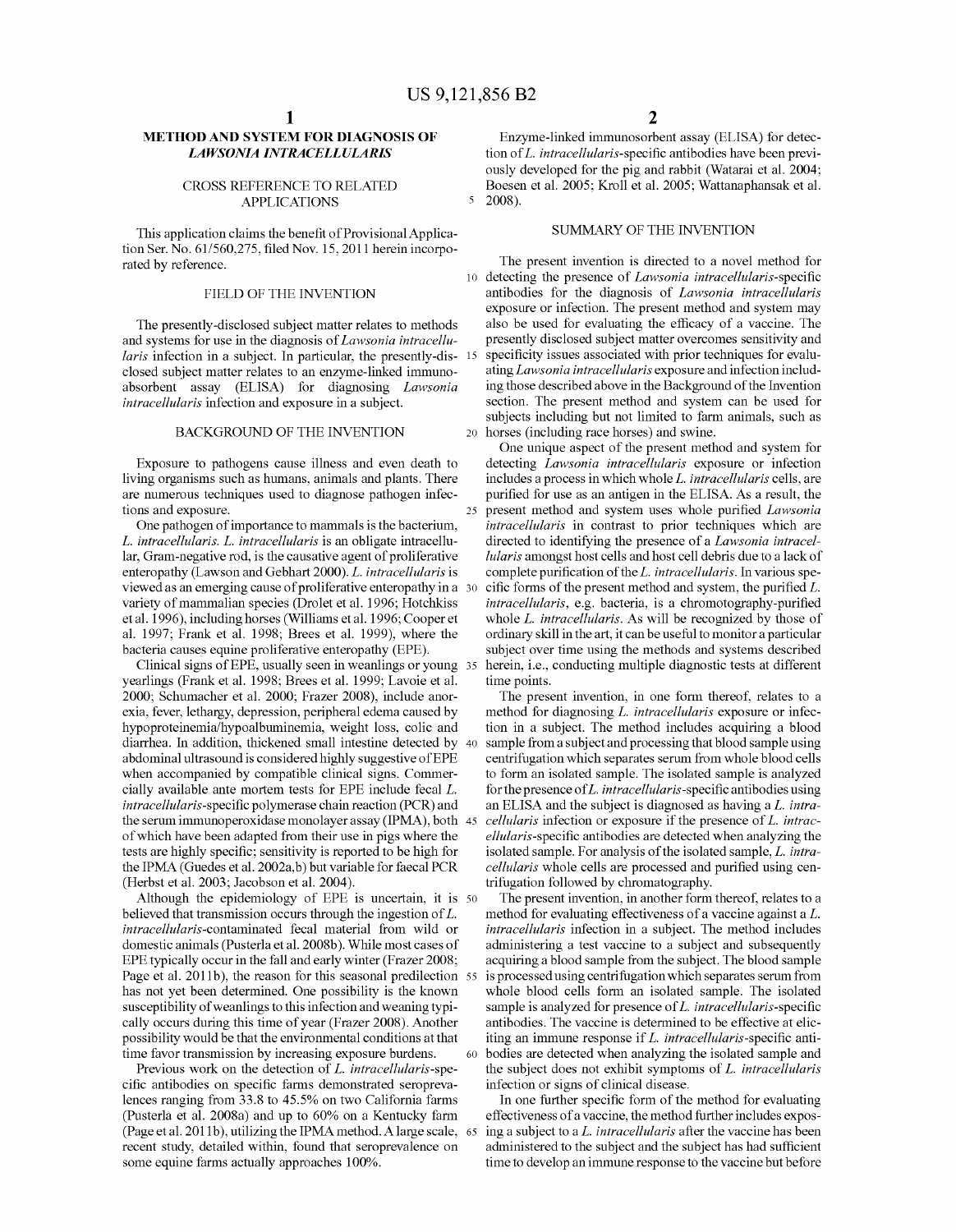acquiring the blood sample from the subject. Effectiveness of the vaccine is determined if the subject blood sample has detectable amounts of *L. intracellularis-specific* antibodies and remains free of signs of clinical disease.

The present invention, in another form thereof, relates to a 5 method for diagnosing *L. intracellularis* infection or exposure in a subject. The method includes purifying whole *L. intracellularis* from host cells and host debris produced in or on a suitable medium. The purified *L. intracellularis* is adhered on a suitable material to form an antigen substrate for 10 determining whether a subject produces *L. intracellularis*  specific-antibodies against the antigen and thereby indicate a *L. intracellularis* exposure or infection in the subject.

The pathogen may be purified from host cells and host debris using centrifugation followed by ion-exchange chro- 15 matography. The suitable material upon which the purified *L. intracellularis* is adhered may be an enzyme-linked immunosorbent assay (ELISA) plate. In one specific form, the method may include introducing a serum sample from a subject to the antigen substrate to determine whether the serum 20 contains *L. intracellularis-specific* antibodies against the antigen. The serum may be produced from centrifugation of a blood sample taken from the subject.

The present invention, in another form thereof, relates to a kit for diagnosing pathogen infection or exposure in a subject. 25 The kit includes purified, whole pathogen adhered to a suitable material to form an antigen substrate. The antigen substrate is adapted to be used to screen serum from a subject for *L. intracellularis-specific* antibodies against the antigen, to thereby indicate *L. intracellularis* exposure or infection in the 30 subject. Advantageously, the purifiedL. *intracellularis* is produced by centrifugation of pathogen host cells and host debris followed by ion-exchange chromatography. Further, in one specific form, a suitable material is an ELISA plate.

The present invention, in another form thereof relates to a 35 method for diagnosing *L. intracellularis* infection or exposure in a subject. The method included acquiring a serum sample from a subject and introducing the serum sample to an antigen substrate comprising purified *L. intracellularis*  adhered to a suitable medium. The purified *L. intracellularis* 40 is produced from host cells and host debris. Presence of *L. intracellularis-specific* antibodies are detected in the serum against the antigen substrate, thereby indicating pathogen exposure or infection in the subject.

Exemplary conditions and reagents that can be used in 45 some embodiments of the present method and system include the ELISA methods disclosed herein. A carbonate buffer can be used as a coating buffer. The antigen can be provided at a concentration of about 2.5 micrograms/ml, and the plate/ antigen can incubate overnight at about 4 degrees C. PBS with 50 Tween can be used as the ELISA wash, and polyvinyl alcohol can be used as the blocking buffer. The sample serum dilution can be about 1:100, and the sample incubation can be at room temperature for about 1 hour. The antibodies can be mouse anti-horse conjugated with HRP, and the anti IgG incubation 55 can be at room temperature for about 1 hour in the dark. In some embodiments anti-IgM can be used. The substrate can be TMB (3,3',5,5'-tetra-methylbenzidine). A standard curve can be generated from known IPMA titer, and ELISA units (EU) can be determined on a continuous scale, allowing for a 60 sensitive and specific measurement. The ELISA procedure can be modified to incorporate other species-specific reagents such that the ELISA can test samples originating from a variety of other species including, but not limited to, swine, hamsters, rabbits, mice, rats, non-human primates, humans, 65 raccoons, birds and insects. It is important to note that the present ELISA can be easily adapted for use in a variety of

other species (i.e. not just horses), which will be readily apparent to those of ordinary skill in the art.

#### BRIEF DESCRIPTION OF THE DRAWINGS

FIG. **1** is a plot relating enzyme-linked immunosorbent assay (ELISA) units (EU) values for nonchallenged weanling controls and *L. intracellularis-challenged* weanlings as well as clinical EPE cases in which dashed bar represents 55 EU, of the cut-off for positive samples.

FIG. **2** is a plot relating ELISA units to weanlings overtime in which all studied time points from those weanlings remained seronegative (<55 Enzyme-linked immunosorbent assay (ELISA) units (EU) for the entire study and those that seroconverted at any point $\geq$ 55 EU) during the study period. Each colunm for the study horses represents an individual horse. Dashed bar represents 55 EU.

FIG. **3** is a graph depicting monthly percentage of previously seronegative horses that seroconverted (55 Enzymelinked immunosorbent assay (ELISA) units ((EU) or greater) during a given month and total number of seropositive horses.

FIG. **4** is a chart depicting monthly distribution of positive enzyme-linked immunosorbent assay (ELISA) results reported as ranges of ELISA units (EU).

FIG. **5** is a plot showing monthly seroconversions for groups (confirmed, suspected, none) of farms based on recent equine proliferative enteropathy (EPE) history.

#### DETAILED DESCRIPTION

The present method and system will now be described with reference to specific experiments demonstrating the efficacy of the present method and system in diagnosing *L. intracellularis* infection or exposure. However, the following examples and experiments do not limit the scope of the present disclosure and variations to the methods and experiments described below can be modified in accordance with the understanding of one of ordinary skill in the art.

Materials and Methods

Farm Selection and Information Gathering

A total of 25 Thoroughbred farms were recruited for participation in a study using various methods to test efficacy of the present methods. Farms provided information regarding EPE cases in the preceding 3 years. These data were used to classify farms as either having confirmed cases of EPE, suspected but unconfirmed cases of EPE, or no recent cases of EPE. Farms were considered to have had confirmed EPE cases if they had one or more weanlings with clinical signs compatible with EPE, hypoproteinaemia and hypoalbuminemia, and either a concurrent positive faecal PCR or serum IPMA titer result (1:60 or greater) in the preceding 3 years. For the purpose of this study, compatible clinical signs for EPE were anorexia, fever, lethargy, depression, dependent edema, rapid weight loss, colic and diarrhea. Farms were considered to have had suspected EPE cases if they had one or more weanlings with signs compatible with EPE, but neither a positive faecal PCR nor positive serum IPMA titer result (1:60 or greater). Farms were considered to have had no recent history of EPE if there were no horses with clinical signs of EPE within the preceding 3 years.

After the conclusion of the study, all participating farms were requested to complete a questionnaire regarding EPE cases on the farm during the study period. Based on this information, farms were classified for the study period into the 3 categories as above.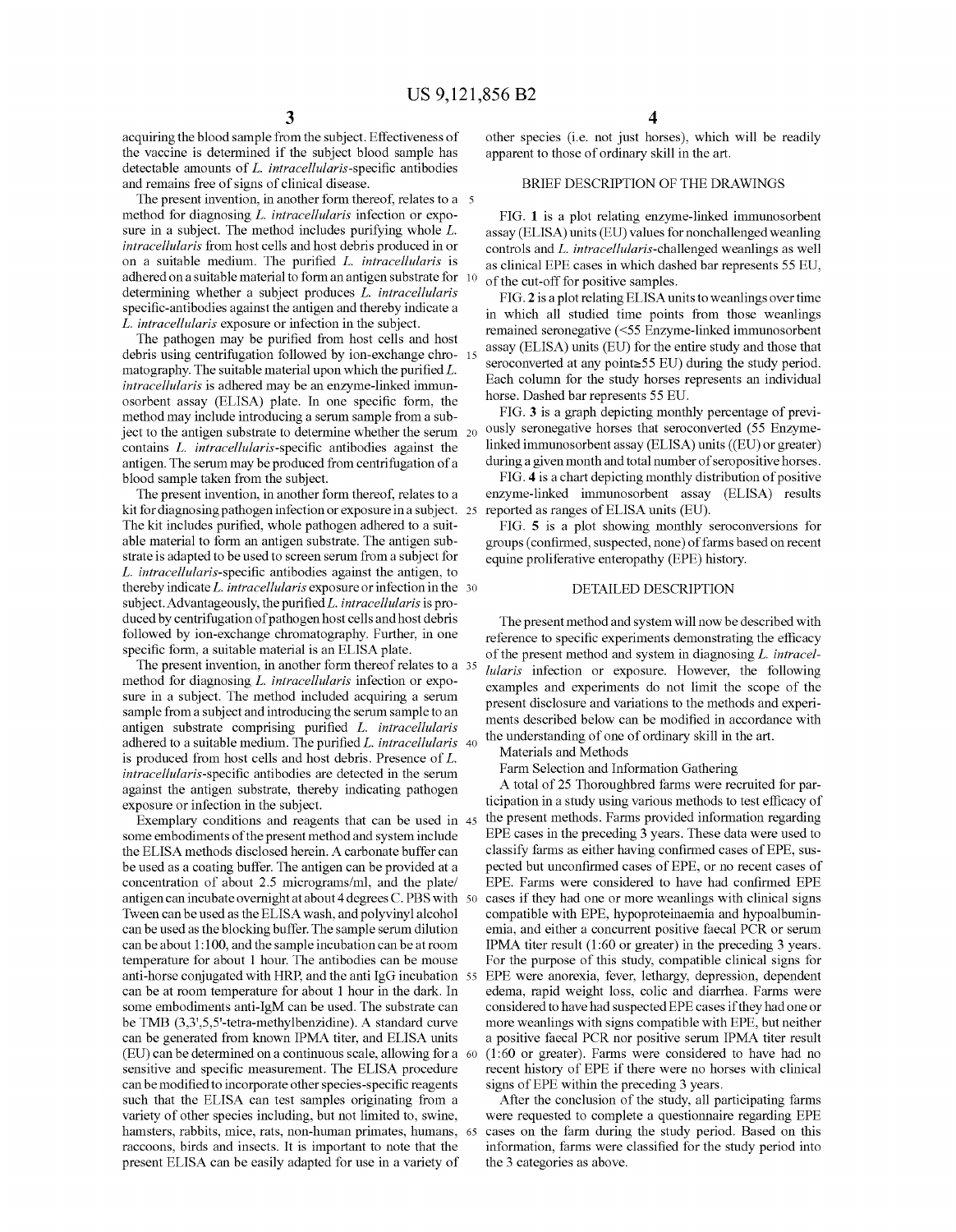The study period began Aug. 16, 2010 and concluded Jan. 5, 2011. For some farms, an optional sample collection period from 31 Jan. to 2 Feb. 2011 was included in the study due to a large increase in the number of seropositive samples in 5 January. Samples were collected from the farms once during a 3 day period every 4 weeks.

5

Horses

Study Period

Although some farms housed non-Thoroughbred horses, only Thoroughbred horses were included in the study. All horses in the study were born during the 2010 foaling season and weaned by November 2010. Farms were requested to provide a list of all 2010 horses present on the farm in early August 2010. If a farm had 14 or fewer 2010 horses at this time, all horses were included in the study. For those farms 15 with 15 or more horses present in early August, 15 horses were chosen randomly to participate (except for Farm 19, from which all 16 horses were included in the study at the farm's request). Randomization was achieved by assigning each horse a sequential number and utilizing a random num- 20 ber generator (Microsoft Excel) to select the 15 horses for inclusion in the study. Each horse included in the study was assigned a unique 3 digit identification number for ease of results tracking, as well as maintaining anonymity.

Sample Collection and Handling

Once every 4 weeks, a 10 ml sample of whole blood was collected into individually labeled, sterile, red-top 10 ml blood tubes via jugular venipuncture. Samples were submitted and held at centralized laboratories at 4°C. for less than 24 h before they were collected and transported to the Maxwell H. Gluck Equine Research Center at the University of Kentucky. Upon arrival, samples were immediately centrifuged at 800xg for 10 min. Serum was transferred to tubes labeled with the month and a unique 3 digit code assigned to its horse and frozen at -20° C. until analyzed.

For various reasons, including public sale, private sale or a horse being returned to its owner, a number of blood samples were omitted from the study. As such, data from any horses that left the study prior to November were completely excluded from the data set. Horses remained in the study even if one or more samples were not collected after October.

Serum samples obtained from 6 *Law sonia intracellularis*challenged weanlings and 15 uninfected controls were included for the validation of the ELISA, with information regarding the challenge reported elsewhere (Page et al. 45 2011a).

*Lawsonia intracellularis-Specific* Immunoperoxidase Monolayer Assay

The IPMA method for determining L. *intracellularis-spe*cific antibody titers was performed as previously described (Guedes et al. 2002b).

Purification of L. *intracellularis* 

L. *Intracellularis* is purified using centrifugation and ionexchange chromatography. Generally speaking ion-exchange chromatography involves the process of separating polar (charged) materials (compounds, particulates, etc.) on the basis of the charges carried by solute molecules. Materials to be separated are adhered to the reversibly charged insoluble matrix of the exchange material and then sequentially eluted by altering either the solvent pH or ionic concentration. In this specific case DEAE serves as the ion exchange media to which the centrifuged bacteria is adhered and then purified by elution with increasing buffer salt (NaCI) concentrations. Specifically, the bacteria are initially isolated from cellular debris initially by low speed centrifugation  $(400-600\times g)$  to 65 remove cellular debris followed by high speed centrifugation (6,500xg) to pellet the bacteria. The bacteria, suspended in

6

0.01 M. Phosphate buffer, is applied to a low pressure liquid chromatography colunm (2.5 cmx30 em) containing DEAE-Sepharose CL-6B equilibrated with 0.01 M. Phosphate buffer,  $pH$  6.8. The column is washed with 5 volumes of 0.01 M. Phosphate buffer, pH 6.8. The buffer is then changed sequentially to 0.01 M. Phosphate buffer, pH 6.8 with 0.1 M NaCI, 0.01 M. Phosphate buffer, pH 6.8 with 0.15 M NaCI, and 0.01 M. Phosphate buffer, pH 6.8 with 0.2 M NaCI and the eluted protein peaks collected. The eluted material is concentrated by centrifugation (6,500 g for 60 minutes at 4° C.) if necessary and resuspended in PBS with  $0.02\%$  NaN<sub>3</sub>.

Referring now to one specific purification process, porcine-origin L. *intracellularis* was obtained from cell culture (Lawson et al. 1993) and purified using diethylaminoethyl (DEAE) colunm chromatography, which allowed the bacterium to be eluted as a whole organism. The presence of L. *intracellularis* in the eluate was verified microscopically using Gimenez stain, in addition to PCR for L. *intracellularis,*  as previously described (Jones et al. 1993). Additionally, no other bacteria were present following aerobic and anaerobic culture, as well as Gram staining. The pooled purified bacterial eluate with sodium azide was kept refrigerated  $(4^{\circ}$  C.). Quantification of the purified bacterial protein performed using the bicinchoninic acid (BCA) method (Sorensen and 25 Brodbeck 1986).

*Law sonia intracellularis-Specific* Enzyme-Linked Immunosorbent Assay

The ELISA was based on previously described methods (Wattanaphansak et al. 2008) with respect to starting concentrations of reagents and a checkerboard titration scheme, as described elsewhere (Kroll et al. 2005; Wattanaphansak et al. 2008). Factors influencing background were minimized using previously described methods (Wattanaphansak et al. 2008). From this, it was found that serum dilutions of 1:100 produced the most consistent results with minimal background. Further, based on this approach, the optimum concentration of antigen was  $2.5 \mu g/ml$  and the use of a polyvinyl alcohol block was superior to 5 or 10% skim milk.

The ELISA plates (Immunolon 1b Flat Bottom Microtiter plates) were coated with 2.5 µg/ml of purified *L. intracellularis* in carbonate buffer, then covered with Parafilm-M and allowed to sit overnight at  $4^{\circ}$  C. After plates incubated overnight, they were washed 3 times with phosphate-buffered saline with 0.05% Tween-20 (PBST) using an ELISA plate washer (MW 96/384). The coated plates were then blotted dry before adding 200 µl/well of blocking buffer (polyvinyl alcohol [Mowiol 6-98] 1% [w/v] in distilled water) for 1 hour at room temperature. After blocking, the plates were washed 3 times, as above. Sera were diluted at 1:100 in blocking buffer and added  $(100 \,\mu\text{I})$  to duplicate wells. Plates were then incubated at room temperature for 1 h. Duplicate, serially diluted (1 :60 through 1:3840) serum samples from a weanling exhibiting clinical signs compatible with EPE, including anorexia, weight loss and dependentedema, was used to generate a standard curve. This weanling tested positive repeatedly at 1:1920 using the IPMA method. Negative control samples included serum from repeatedly L. *intracellularis* antibodynegative weanlings along with a duplicate sample of  $100 \mu$ l fetal equine serum diluted 1:100. After 1 h incubation with diluted test and control sera, the plate was washed 3 times and 100 ml of murine anti horse IgG (1:4000) conjugated with horseradish peroxidase (HRP) was added to each well. The plate was then incubated in the dark for 1 hat room temperature before being washed 3 times. To each well was then added 100 µl of 3,3',5,5'-tetra-methylbenzidine (TMB) solution (SureBlue TMB Microwell Peroxidase substrate) for 2 min before the reaction was stopped with TMB Stop solution.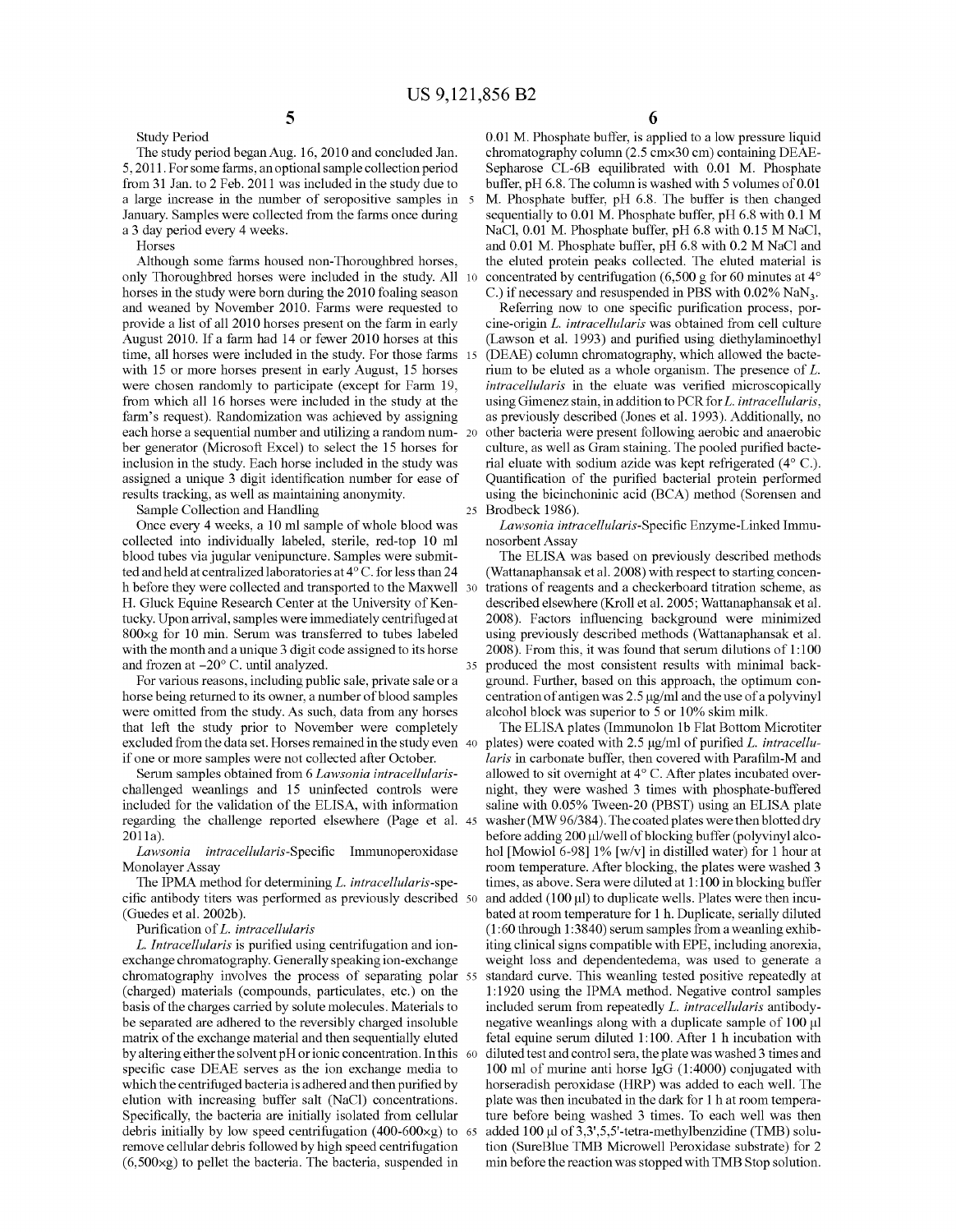Absorbance at 450 nm was read within 5 min using an ELISA plate reader (Benchmark plus). Results from the test sera were converted to ELISA units (EU) utilizing a linear trend line from the standard curve generated from each plate. A coefficient of determination  $(r^2)$  of  $\ge 0.90$  was required for the 5 plate to be considered valid (Kroll et al. 2005).

A positive cut -off of 55 EU or greater was utilized based on nonchallenged weanlings having an average of 33 EU and a standard deviation of 7 EU (Page et al. 2011a); these samples repeatedly tested negative via IPMA. By setting the cut-off at 10 55 EU, this value is 3 s.d. units above the negative control averages and represents the upper limit of a 99% confidence interval.

Results

In order to validate our ELISA, serum samples of varying EU were run in triplicate with an overall intra-assay CV of 40  $6.73$  and inter-assay CV of 9.60. For the standard curve, CVs ranged from 2.08 to 7.69 with a mean of 4.85 and the most dilute sample (1 :3840 dilution) had the highest CV. Additionally, ELISA analysis of serial serum samples from L. *intracellularis* challenged weanlings demonstrated seroconversion 45 on or before Day 20 post challenge with all weanlings obtaining EU>120 and a maximum of 746 EU while all nonchallenged weanlings remained below 55 EU (Page et al. 2011a).

Provided in FIG. 1 are EU results for nonchallenged controls and experimentally challenged weanlings (Page et al. 50 2011a), as well as clinically affected field cases from the study period (EU values shown are those found at the initial time of clinical presentation). Weanlings with clinical EPE had similar and, in some cases greater, serum antibody levels against L. *intracellularis* when compared with experimen- 55 tally challenged weanlings. FIG. 2 includes EU results from all horses in the present study divided into 2 groups; study horses that failed to seroconvert (<55 EU) during the study and study horses that seroconverted  $(\geq 55$  EU) at any point during the study period but failed to show clinical signs of 60 EPE. A number of the nonclinical, seropositive horses exhibited very high EU.

Overall, a total of 337 horses were included in the seraprevalence data set as they were present on the farms through at least November 2010. Of these 337 horses, a total of 229 65 horses or 68.0% of the study population, tested positive  $(\geq 55)$ EU) for L. *intracellularis-specific* antibodies via the ELISA

at one or more time points. The monthly percentage of previously seronegative horses that seroconverted during a given month and the accruing totals are shown in FIG. 3. Overall, there was a steady increase in the number of seropositive horses over time

TABLE 1

| standard deviation of 7 EU (Page et al. 2011a); these samples     |    | Seroprevalence by farm according to previous EPE history and |                     |                                                                       |                |           |                |
|-------------------------------------------------------------------|----|--------------------------------------------------------------|---------------------|-----------------------------------------------------------------------|----------------|-----------|----------------|
| repeatedly tested negative via IPMA. By setting the cut-off at 10 |    |                                                              |                     | equine proliferative enteropathy (EPE) status during the study period |                |           |                |
| 55 EU, this value is 3 s.d. units above the negative control      |    |                                                              |                     |                                                                       |                |           |                |
| averages and represents the upper limit of a 99% confidence       |    |                                                              | History             | 2010                                                                  | Total          |           |                |
| interval.                                                         |    |                                                              | of                  | foaling                                                               | <b>ELISA</b>   | Total No. |                |
| Evaluation of Assay Repeatability                                 |    |                                                              | previous            | season                                                                | positive       | horses    |                |
| Twenty-four samples were selected for the ELISA repeat-15         |    | Farm                                                         | EPE cases           | EPE cases                                                             | horses         | sampled   | Seroprevalence |
| ability test. These represented a variety of negative $(<55$ EU), |    | $\mathbf{1}$                                                 | No.                 | No.                                                                   | 11             | 15        | 73.3%          |
| low (55-119 EU), mid (120-239 EU) and high (~240 EU)              |    | $\sqrt{2}$                                                   | Suspected           | No                                                                    | 3              | 15        | 20.0%          |
| samples. For intra-assay repeatability, 3 replicates of each      |    | 3                                                            | Confirmed Confirmed |                                                                       | 9              | 9         | 100.0%         |
| sample were performed on the same plate. For inter-assay          |    | 4                                                            | Confirmed No        |                                                                       | 7              | 12        | 58.3%          |
| repeatability, 3 replicates of each sample were run on dupli- 20  |    | 5                                                            | Confirmed No        |                                                                       | 10             | 15        | 68.7%          |
| cate plates on different days. Coefficient of variation           |    | 6                                                            | Confirmed Confirmed |                                                                       | 9              | 10        | 90.0%          |
|                                                                   |    | 7                                                            | N <sub>o</sub>      | No                                                                    | $\overline{2}$ | 14        | 14.3%          |
| $(CV=s.d./mean\times100%)$ of the 3 replicates from each test     |    | 8 and 9                                                      | Confirmed No        |                                                                       | 16             | 26        | 61.5%          |
| were evaluated. In addition, CV's of the standard curve opti-     |    | 10                                                           | Confirmed Confirmed |                                                                       | 9              | 15        | 60.0%          |
| cal densities (ODs) from each plate was evaluated.                |    | 11                                                           | No.                 | N <sub>o</sub>                                                        | 10             | 15        | 66.7%          |
| Data Analysis                                                     | 25 | 12                                                           | Confirmed No        |                                                                       | 5              | 9         | 55.6%          |
| Farms 8 and 9 were ultimately considered as one farm data         |    | 13                                                           | Suspected Confirmed |                                                                       | 13             | 15        | 86.7%          |
| set since the horses from these 2 farms were combined into        |    | 14                                                           | Confirmed No        |                                                                       | 9              | 15        | 60.0%          |
| one population once the foals were weaned. Likewise, Farms        |    | 15                                                           | Suspected No        |                                                                       | 9              | 15        | 60.0%          |
| 22 and 23 were combined into one data set for the same            |    | 16                                                           | Confirmed Confirmed |                                                                       | 11             | 11        | 100.0%         |
| reason.                                                           | 30 | 17                                                           | Confirmed Confirmed |                                                                       | 14             | 15        | 93.3%          |
| One way analysis of variance (ANOVAs) (Holm-Sidak                 |    | 18                                                           | Confirmed No        |                                                                       | 15             | 15        | 100.0%         |
| method) was used to evaluate differences in ELISA titers          |    | 19                                                           | Confirmed No        |                                                                       | 12             | 16        | 75.0%          |
| between farms categorized based on their past EPE status.         |    | 20                                                           | No                  | N <sub>o</sub>                                                        | $\overline{2}$ | $\tau$    | 28.6%          |
|                                                                   |    | 21                                                           | Confirmed Confirmed |                                                                       | 11             | 14        | 78.6%          |
| Post hoc t tests were performed to evaluate the differences       |    | 22 and 23                                                    | Confirmed Confirmed |                                                                       | 24             | 29        | 82.8%          |
| between groups. Chi-square analyses were used to assess 35        |    | 24                                                           | No                  | No                                                                    | 10             | 15        | 66.7%          |
| seroprevalence results. Calculated P values≤0.05 were con-        |    | 25                                                           | No                  | No                                                                    | 8              | 15        | 53.5%          |
| sidered to be statistically significant.                          |    |                                                              |                     |                                                                       |                |           |                |

Farm specific seroprevalences ranged from 14.3-100%

ELISA= enzyme-linked immunosorbent assay.

with marked increases in seroconversion during the months of October 2010 and January 2011. As shown in FIG. 4, the majority of the seropositive animals for a given month had EU values in the range of 55-119 EU. Beginning in October, there was an increase in the frequency of high titers  $(\geq 120 \text{ EU})$ paralleling the increase in seroconversions noted in FIG. 3.

Serological results from individual farms including past EPE status of the farm, EPE status during the study period and calculated seroprevalence for L. *intracellularis* are shown in Table 1 below.

A total of 8 farms had confirmed cases of EPE during the study period and no farms had suspected but unconfirmed cases. Seven of these farms had already been classified as having previously confirmed cases of EPE and one had previously had suspected cases of EPE. Farms without a recent history of EPE had no cases during the study period. Calculated farm-specific seroprevalences ranged from 14.3% to 100%. FIG. 5 shows the monthly seroconversion rate grouped by recent EPE history. Whereas those farms with a recent history of EPE (confirmed and suspected) had some horses seroconvert each month, the farms with no recent history of EPE (none) experienced several months in which zero or one horse seroconverted. Table 2 shows the overall average seraprevalence as well as the average positive and maximum titer values obtained from farms grouped by recent EPE status.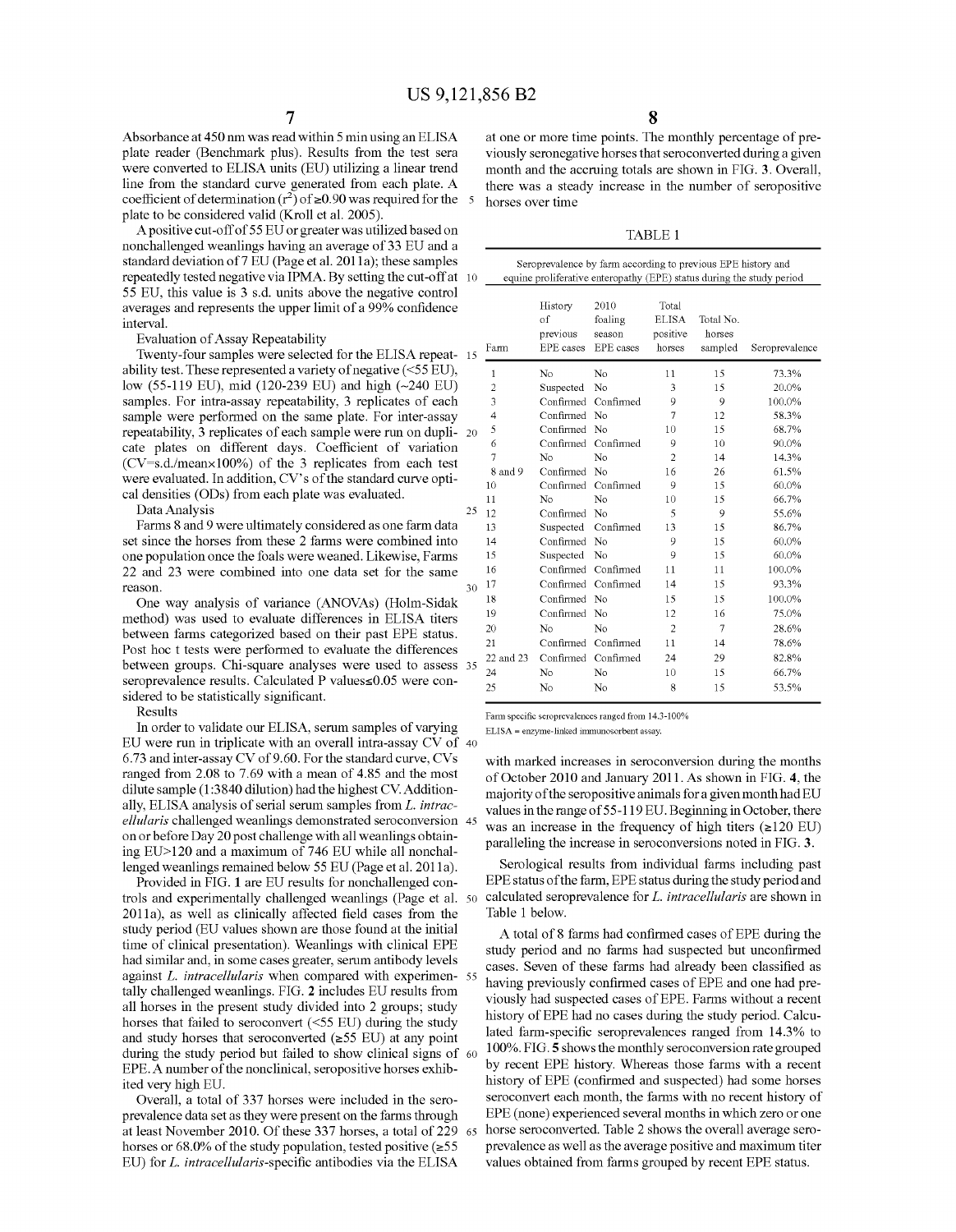| Average seroprevalence, positive enzyme-linked immunosorbent assay<br>(ELISA) units (EU) and maximum EU grouped by equine proliferative<br>enteropathy (EPE) history                                                |                    |                        | 1731 21 21 22 Z     |                       |  |  |
|---------------------------------------------------------------------------------------------------------------------------------------------------------------------------------------------------------------------|--------------------|------------------------|---------------------|-----------------------|--|--|
|                                                                                                                                                                                                                     |                    |                        |                     |                       |  |  |
|                                                                                                                                                                                                                     | Previous EPE cases | Average seroprevalence | Average positive EU | Average max EU        |  |  |
| Confirmed<br>228.1 (85.5-378.9)<br>76.3%* (55.6-100%)<br>218.0 (59.7-326.2)<br>1604.6 (62.2-3319.4)<br>55.6% (20-86.7%)<br>Suspected<br>453.9*** (55.6-904.1)<br>123.9** (59.5-175.6)<br>53.1% (14.3-73.3%)<br>None |                    |                        |                     | 1683.4 (193.8-4312.3) |  |  |

 $*P < 0.05$ ,  $*$ \*P < 0.079

 $***P < 0.056$ 

cantly (P<0.001) higher average seroprevalences compared with those with suspected or no recent cases of EPE. Additionally, the average EU ( $P=0.079$ ) and average maximum EU values ( $P=0.056$ ) were found to be lower on farms with no recent history of EPE cases compared with the other groups. 20 Moreover, the range of maximum titers is much smaller for the farms with no recent EPE cases.

Discussion

An ELISA method was used to characterize the serological response of Thoroughbred weanlings to L. *intracellularis* on central Kentucky farms. This ELISA method used column chromatography purified L. *intracellularis,* thus optimizing reproducibility, as evidenced by an overall intra-assay CV of 6.73 and inter-assay CV of 9.60. Using this method, farmspecific seroprevalences ranged from 14.3 to 100%. As such, 30 these results are comparable with a past screening study in the central Kentucky region that used the IPMA method and showed an EPE endemic farm to have a seroprevalence of approximately 60% while a nonendemic farm had a seraprevalence of 17% (Page et al. 2011b).

Not surprisingly, seroprevalences corresponded well with the past history of EPE cases on the farms. Significant difference between groups based on recent EPE history was seen with respect to average seroprevalence. Additionally, farms with no recent clinical cases of EPE had both lower average 40 EU and average maximum EU values for their positive samples. One possible explanation is that farms with no history of EPE cases probably had lower environmental burdens of L. *intracellularis* resulting in fewer horses being exposed to the bacterium (lower seroprevalence) and less antigenic 45 stimulation per exposure (lower EU values). Evidence for this assertion is provided by the nonendemic farm from the previous study (Page et al. 2011b), which is also represented in the current study (Farm 15). While originally considered nonendemic, the farm has since reported suspected cases of 50 EPE and was re-classified for the purpose of this study. Accordingly, the farm's seroprevalence was found to be 60% with an average positive EU of 326.2 and a maximum EU of 3319.4.

Given that the epidemiology of EPE remains poorly 55 defined, these data begin to indicate that relative burdens of L. *intracellularis* in the environment may explain why certain farms have an endemic problem with EPE.

Monitoring of weanlings by the enrolled farms ultimately identified 8 farms with confirmed cases of EPE during the study period from August 2010 to February 2011. Perhaps not surprisingly these 8 farms represented only those with prior confirmed or suspected cases of EPE (7 and 1, respectively). While definitive ante mortem diagnosis of EPE remains controversial, elevated L. *intracellularis-specific* antibody levels are commonly identified in clinically affected horses (Frazer 2008; Page et al. 2011b). These confirmed cases likewise

Those farms with a confirmed history of EPE had signifi-  $_{15}$  exhibited an increased antibody response, as was also detected in the L. *intracellularis-challenged* weanlings (Page et al. 2011a), using this ELISA. While previous reports from the central Kentucky region suggest a single peak of exposure occurring during late fall/early winter (Frazer 2008; Page et al. 2011b), new evidence shows bimodal exposure occurring both in the fall and winter. These results correspond directly with anecdotal evidence indicating a large increase in the number of cases of EPE in this area during the months of January and February 2011. The reason for this increased incidence of EPE has yet to be elucidated. Possible explanations include changes in weather patterns, changes in management and increased exposure to the unknown reservoir, which could include clinically or subclinically affected horses. With respect to these possibilities, it should be noted that the summer and fall of 2010 experienced less rainfall when compared with average amounts for the region. Additionally, there were lower daily temperatures starting in November with increased amounts of both rain and snow, beyond what is normal for central Kentucky during the early 35 winter months.

> While the ELISA method affords ease of use and reliability, the establishment of a cut-off value to separate negative and positive samples is critical. The current positive cut-off  $(\geq 55$  EU) utilized the average EU plus 3 s.d. from values obtained for nonchallenged weanlings, reported elsewhere (Page et al. 2011a), and differentiated between known seropositve and seronegative horses. Twelve field cases evaluated using the ELISA had high levels of L. *intracellularis-specific*  antibodies, equalling or surpassing those EU detected in the experimentally challenged weanlings. Also noted were several nonclinically affected weanlings with markedly elevated EU values. These could be indicative of a successful immunological response to infection or a subclinical case that was not detected by the farm; both situations were observed in the previous challenge study (Page et al. 2011a). As such, these findings provide further evidence that the new ELISA successfully detects antibodies to L. *intracellularis* in clinical and nonclinically affected horses.

> There were 2 inherent limitations with the design of this study. First, there was an overrepresentation of farms with confirmed or suspected cases of EPE in the data set. This likely reflected the fact that those farms with a prior history of what they consider to be a frustrating disease were more willing to participate and provide data. Additionally, the stigma associated with this disease in central Kentucky may have contributed to the large number of farms that declined to participate due to fears that their status with respect to L. *intracellularis* and EPE would become public. As such, the overall seroprevalence of 68% should not be considered representative of the equine population in this region without further, randomised sampling. Nevertheless, 20% of the horses surveyed came from farms with no recent history of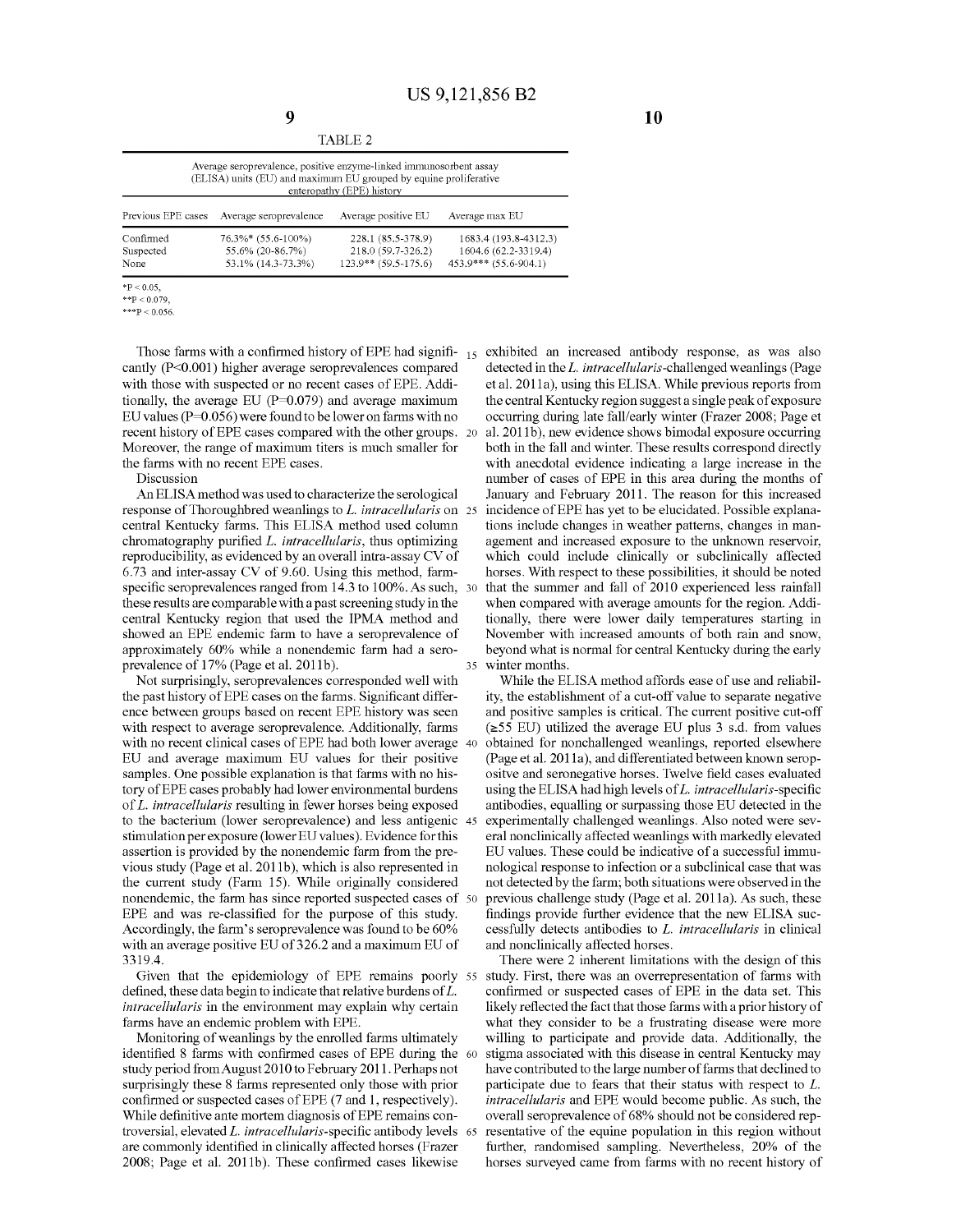EPE and we reported both farm-specific and group-specific seroprevalences. The other limitation and potential source for error revolves around the possibility of cross-reaction of this ELISA with other bacteria. Phylogenetic studies have found that while L. *intracellularis* appears to be a member of unique pathogens (Dale et al. 1998), more recent work has shown  $L$ . *intracellularis* shares similarities with some rickettsial families (Schmitz-Esser et al. 2008). As such, potential crossreactivity between other organisms cannot be excluded without further testing. However, work to validate the ELISA <sup>10</sup> from which the method reported here was adapted failed to detect any cross-reactivity between L. *intracellularis* and related bacterial species (Wattanaphansak et al. 2008).

By screening a large population of central Kentucky Thoroughbreds using a newly validated and equine-adapted ELISA, a high seroprevalence for L. *intracellularis-specific*  antibodies was detected with variable farm-specific seraprevalences. Previous history of EPE on the farms was associated with significant differences in average seroprevalence 20 Herbst, W., Hertrampf, B. eta!. (2003) [Diagnosis of *Lawso*indicating lower levels of exposure are present on farms with no history of EPE. Additionally, a bimodal, seasonal distribution of exposure was documented. The high farm-specific seroprevalences and bimodal distribution of exposure to L. *intracellularis* were unexpected and suggest that farms with a 25 previous history of EPE remain at risk due to heightened exposure levels beyond early winter, as has been suggested previously.

It will now be clear to one of ordinary skill in the art that the present method and system have features and advantages over prior techniques including sensitivity and specificity. Variations to the specific process conditions and experimental conditions described herein may be modified or substituted as appropriate and understood by one of ordinary skill in the art,  $35$ consistent with the present disclosure. This includes modification of the ELISA procedure to incorporate other speciesspecific reagents such that the ELISA can test samples originating from a variety of other species including, but not limited to, swine, hamsters, rabbits, mice, rats, non-human  $40$ primates, human, raccoons, birds and insects.

#### REFERENCES

Numerous references have been cited throughout this dis-45 Lipopolysaccharide-based enzyme-linked immunosorbent closure including those listed below, all of which are incorporated by reference.

- Boesen, H. T., Jensen, T. K., Brees, D. J., Sondhoff, A. H., nol. 12, 693-699. Kluge, J. P., Andreasen, C. B. and Brown, C. M. (2005) Evaluation of a novel enzyme-linked immunosorbent 50 assay for serological diagnosis of porcine proliferative enteropathy. Vet. Microbial. 109, 105-112.
- Brees, D. J., Sondhoff, A. H., Cooper, D. M., Swanson, D. L. and Gebhart, C. J. (1999) *Lawsonia intracellularis-like*  Ass. 215,511-514,483.
- Cooper, D. M., Swanson, D. L., Dale, C. J., Moses, E. K., Ong, C. C., Morrow, C. J., Reed, M. B., Hasse, D., Strugnell, R. A. (1997) Diagnosis of proliferative enteritis in frozen and formalin-fixed, paraffin-embedded tissues 60 from a hamster, horse, deer and ostrich using a *Lawsonia intracellularis-specific* multiplex PCR assay. Vet. Microbioi. 54, 47-62.
- Dale, C. J., Moses, E. K. (1998) Identification and sequencing of the groE operon and flanking genes of *Lawsonia intra-* <sup>65</sup> *cellularis:* use in phylogeny. Microbial. 144, (Pt 8), 2073- 2084.

**12** 

- Drolet, R., Larochelle, D. et al. (1996) Proliferative enteritis associated with *Lawsonia intracellularis* (ileal symbiont *intracellularis)* in white-tailed deer. J. vet. Diag. Invest. 8, 250-253.
- Frank, N., Fishman, C. E. et al. (1998) *Lawsonia intracellularis* proliferative enteropathy in a weanling foal. Equine vet. J. 30, 549-552.
- Frazer, M. L. (2008) *Lawsonia intracellularis* infection in horses: 2005-2007. J. vet. Intern. Med. 22, 1243-1248.
- Guedes, R. M., Gebhart, C. J., Guedes, R. M., Gebhart, C. J., Deen, J. and Winkelman, N. L. (2002a) Serologic followup of a repopulated swine herd after an outbreak of proliferative hemorrhagic enteropathy. Can. J. vet. Res. 66, 258- 263.
- Guedes, R. M., Gebhart, C. J., Herbst, W., Hertrampf, B., Schmitt, T., Weiss, R. and Baljer, G. (2002b) Validation of an immunoperoxidase monolayer assay as a serologic test for porcine proliferative enteropathy. J. vet. Diag. Invest. 14, 528-530.
	- *nia intracellularis* using the polymerase chain reaction (PCR) in pigs with and without diarrhea and other animal species]. Dtsch. Tierarztl. Wochenschr. 110, 361-364.
	- Hotchkiss, C. E., Shames, B., Jacobson, M., Aspan, A., Konigsson, M. H., Segerstad, C. H., Wallgren, P., Fellstrom, C., Jensen-Waern, M., Gunnarson, A. (1996) Proliferative enteropathy of rabbits: the intracellular Campylobacter-like organism is closely related to *Lawsonia intracellularis.* Lab. anim. Sci. 46, 623-627.
- Jacobson, M.,Aspan,A., Jones, G. F., Ward, G. E., Murtaugh, M.P., Lin, G. and Gebhart, C. J. (2004) Routine diagnostics of *Lawsonia intracellularis* performed by PCR, serological and post mortem examination, with special emphasis on sample preparation methods for PCR. Vet. Microbial. 102, 189-201.
	- Jones, G. F., Ward, G. E., Kroll, J. J., Eichmeyer, M. A., Schaeffer, M. L., McOrist, S., Harris, D. L., Roof, M. B. (1993) Enhanced detection of intracellular organism of swine proliferative enteritis, ileal symbiont *intracellularis,*  in feces by polymerase chain reaction. J. clin. Microbial. 31, 2611-2615.
	- Kroll, J. J., Eichmeyer, M.A., Lavoie, J.P., Drolet, R., Parsons, D., Leguillette, R., Sauvageau, R., Shapiro, J., Houle, L., Halle, G., Gebhart, C. J. (2005).
	- assay for experimental use in detection of antibodies to *Law sonia intracellularis* in pigs. Clin. Diagn. Lab. Immu-
	- Lavoie, J. P., Drolet, R. et al. (2000) Equine proliferative enteropathy: a cause of weight loss, colic, diarrhea and hypoproteinaemia in foals on three breeding farms in Canada. Equine vet. J. 32, 418-425.
	- Lawson, G. H. and Gebhart, C. J. (2000) Proliferative enteropathy. J. camp. Pathol. 122, 77-100.
- organism infection in a miniature foal. J. Am. vet. med. 55 Lawson, G. H., McOrist, S. eta!. (1993) Intracellular bacteria of porcine proliferative enteropathy: cultivation and maintenance in vitro. J. Clin. Microbial. 31, 1136-1142.
	- Page, A. E., Loynachan, A. T., Bryant, U., Stills, H. F., Jr., Adams, A. A., Gebhart, C. J., Pusterla, N. and Horohov, D. W. (2011a) Characterization of the interferon gannna response to *Lawsonia intracellularis* using an equine proliferative enteropathy challenge (EPE) model. Vet. Immunol. Immnnopathol. 143, 55-65.
	- Page, A. E., Slovis, N. M., Gebhart, C. J., Wolfsdorf, K., Mapes, S. M. and Pusterla, N. (2011b) Serial use of serologic assays and fecal PCR assays to aid in identification of subclinical *Law sonia intracellularis* infection for targeted